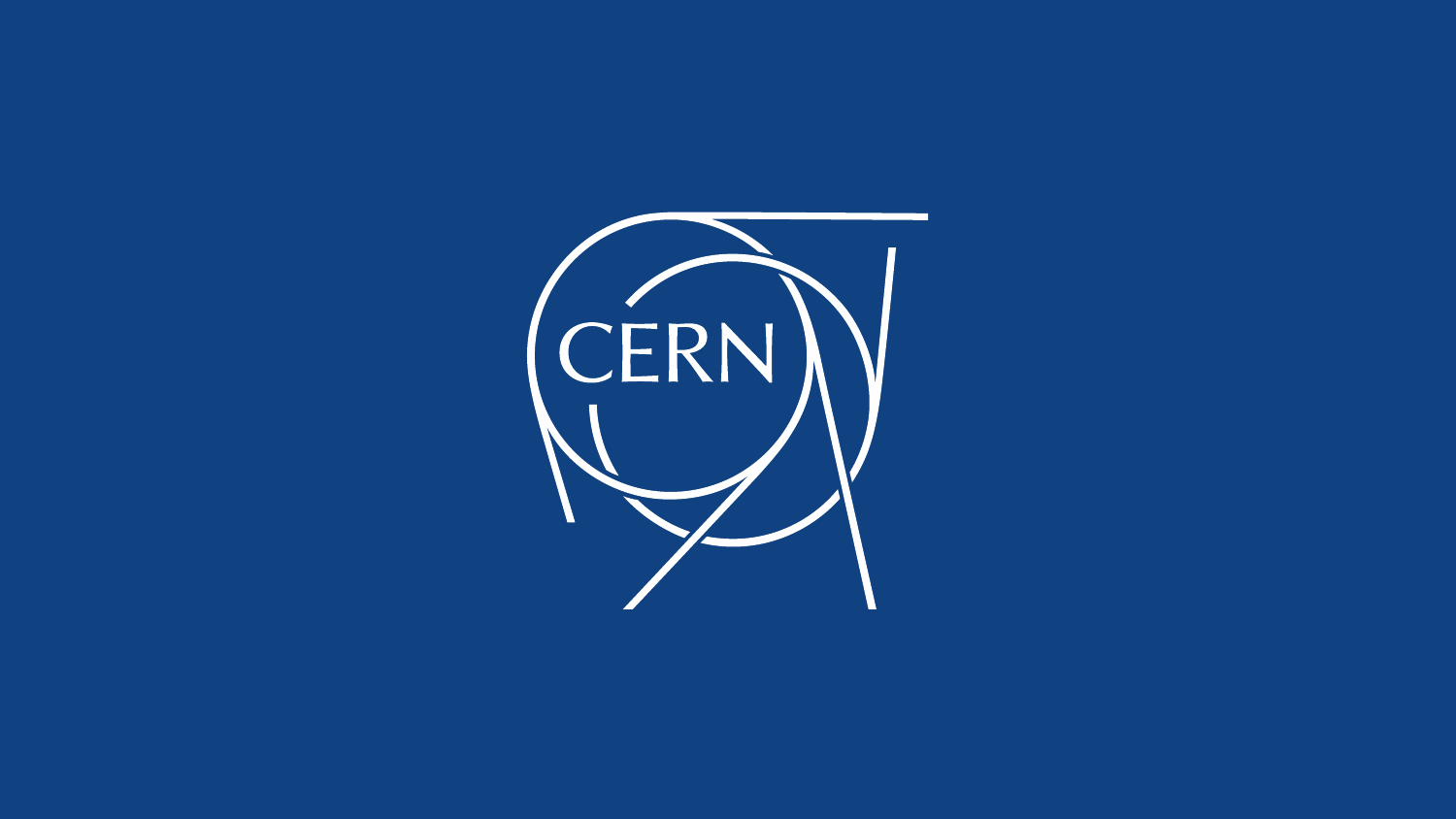



# FTS & Community-managed OoS

### Oliver Keeble on behalf of the FTS team

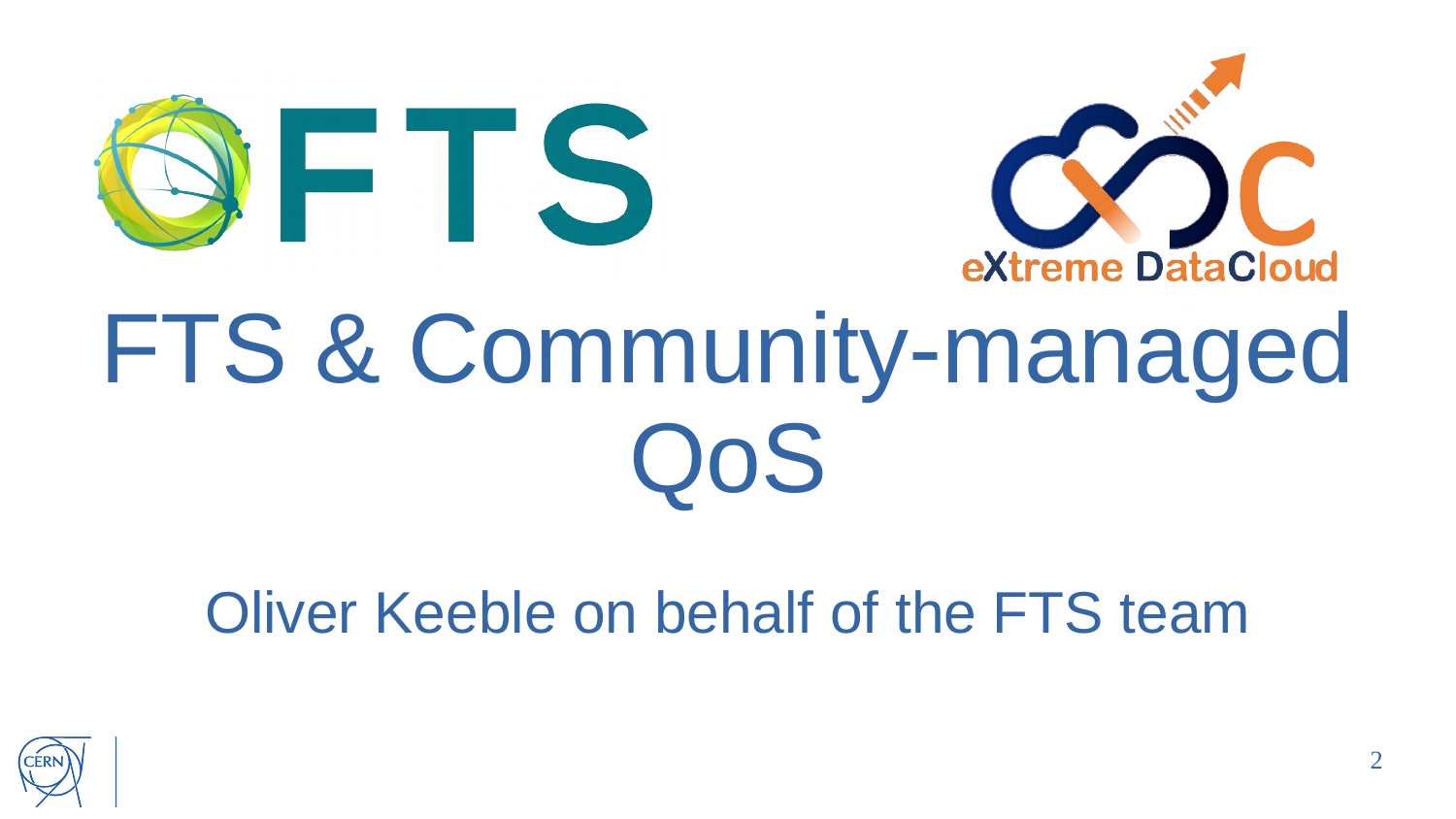# Exploiting QoS

- Legitimise a greater variety of QoS on the infrastructure
	- Volatile, fast, durable, whatever
- Enable the storage systems to offer multiple QoS
	- "Software Defined Storage"
- Allow the user (community) to manage QoS transitions
	- Community-defined data lifecycle
	- The topic of this talk

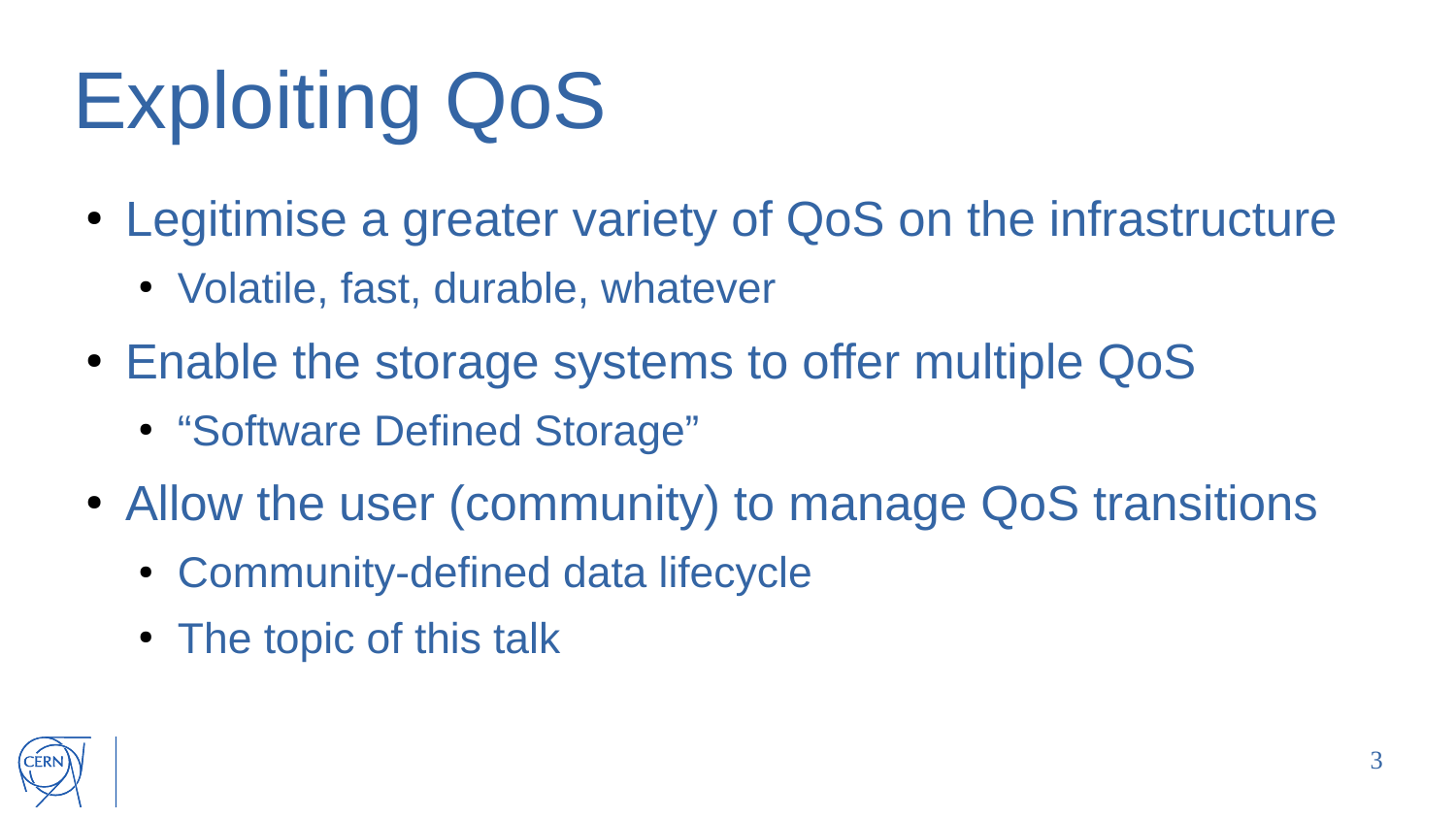

- FTS has long supported our most common QoS transition
	- Bringonline
- To do so, it already has useful machinery
	- REST interface for submitting such requests in bulk
	- Scheduler with submission limiting
	- Queue management and state machine inc retries
	- Expectation of long running jobs (days)
	- Monitoring
	- Integration with many existing systems (inc Rucio)
- This made it an excellent candidate as a QoS manager

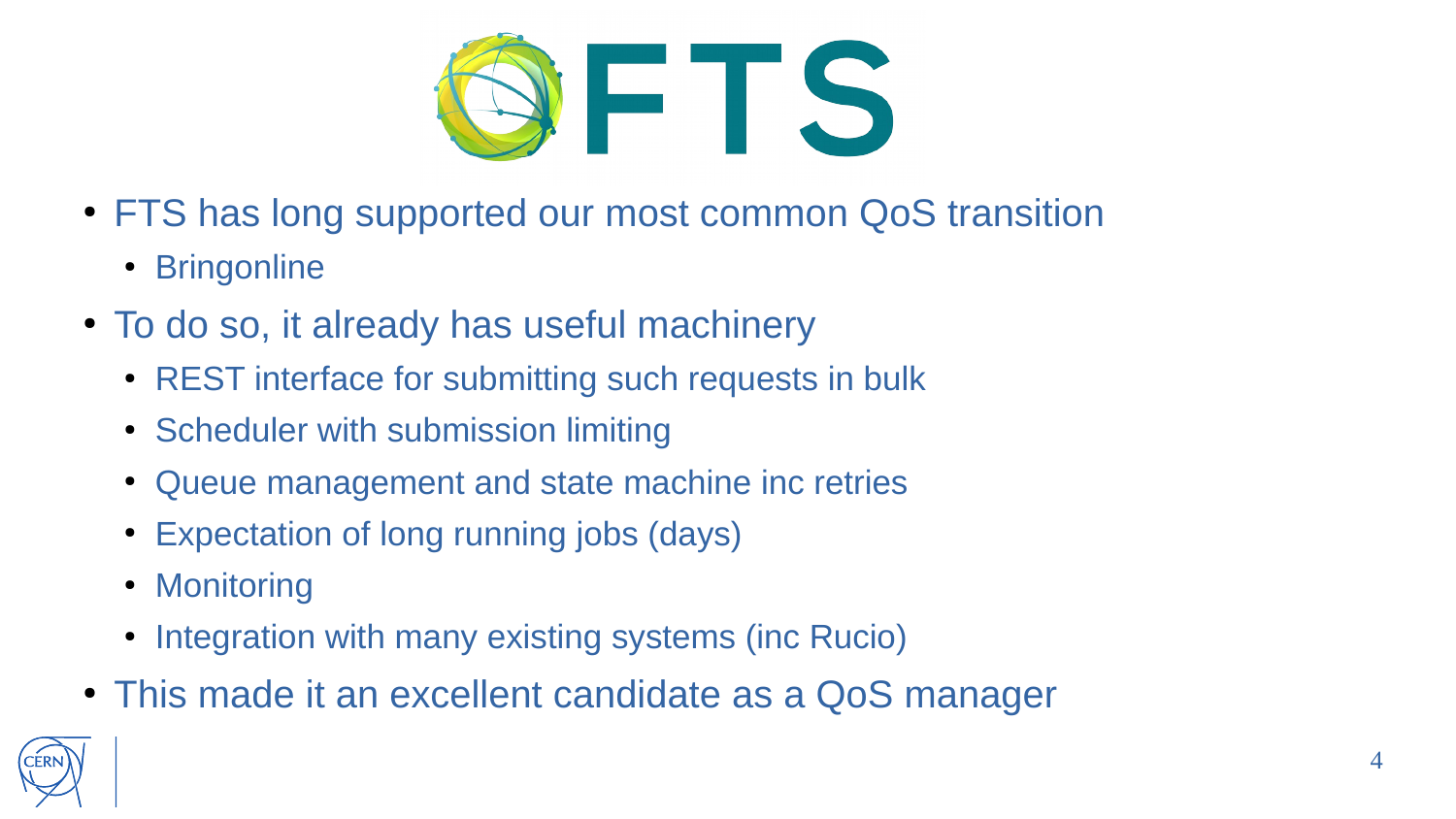# Data lifecycle

- Where's the value in enabling this?
- Data has a lifecycle
	- Different QoS are relevant at different times
	- Hot  $\rightarrow$  Cold
	- More room for hot data if the less-used stuff can be stored more efficiently

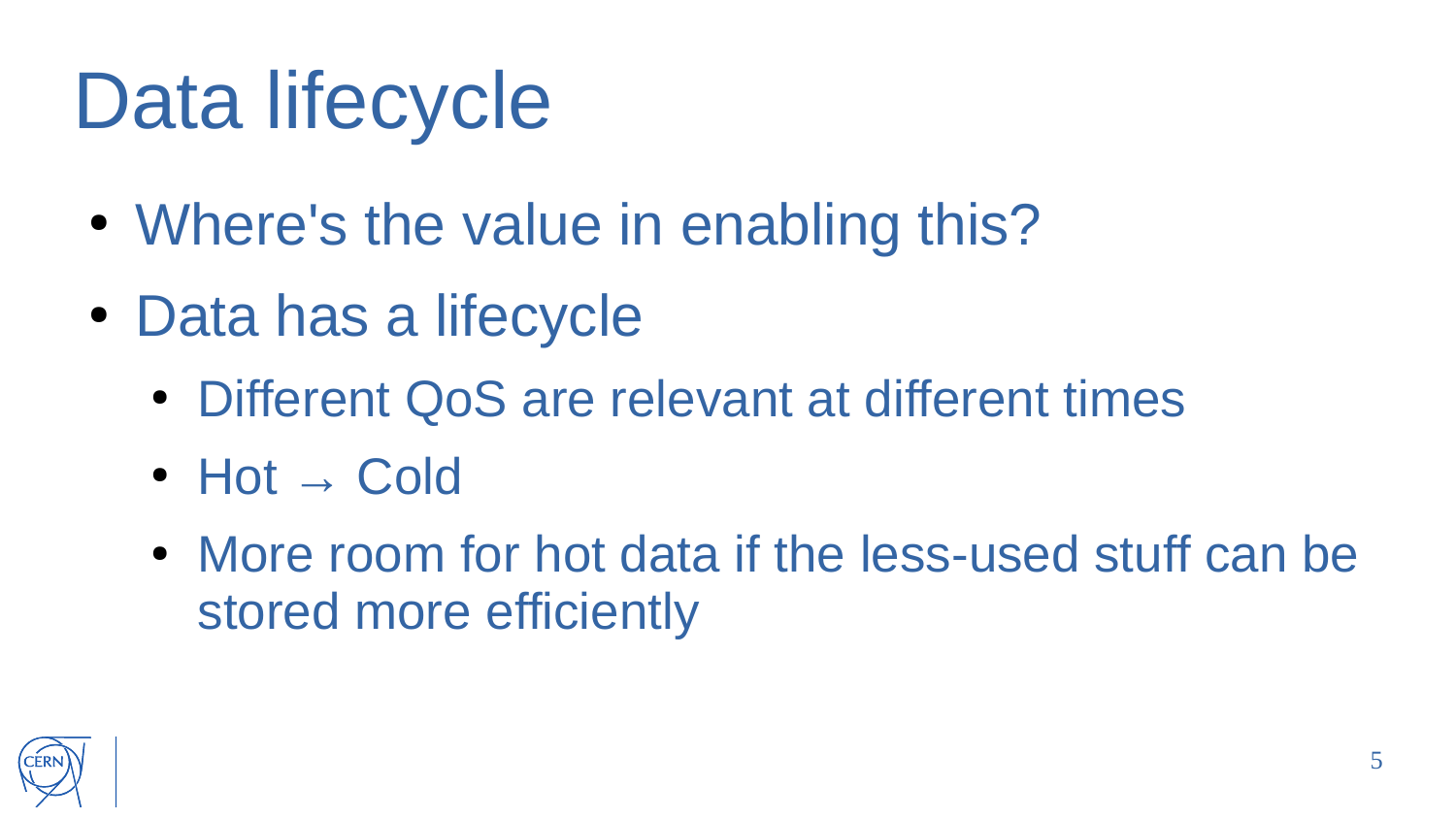# FTS QoS workflow

- Receive transfer with QoS metadata
	- "target QoS"



- If the destination directory does not exist, create it with the appropriate QoS
- If destination dir exists, check if dir has requested QoS
	- If not, check required transition is permitted for a file in that dir
	- If not, fail
- Put the file
- Change QoS if necessary

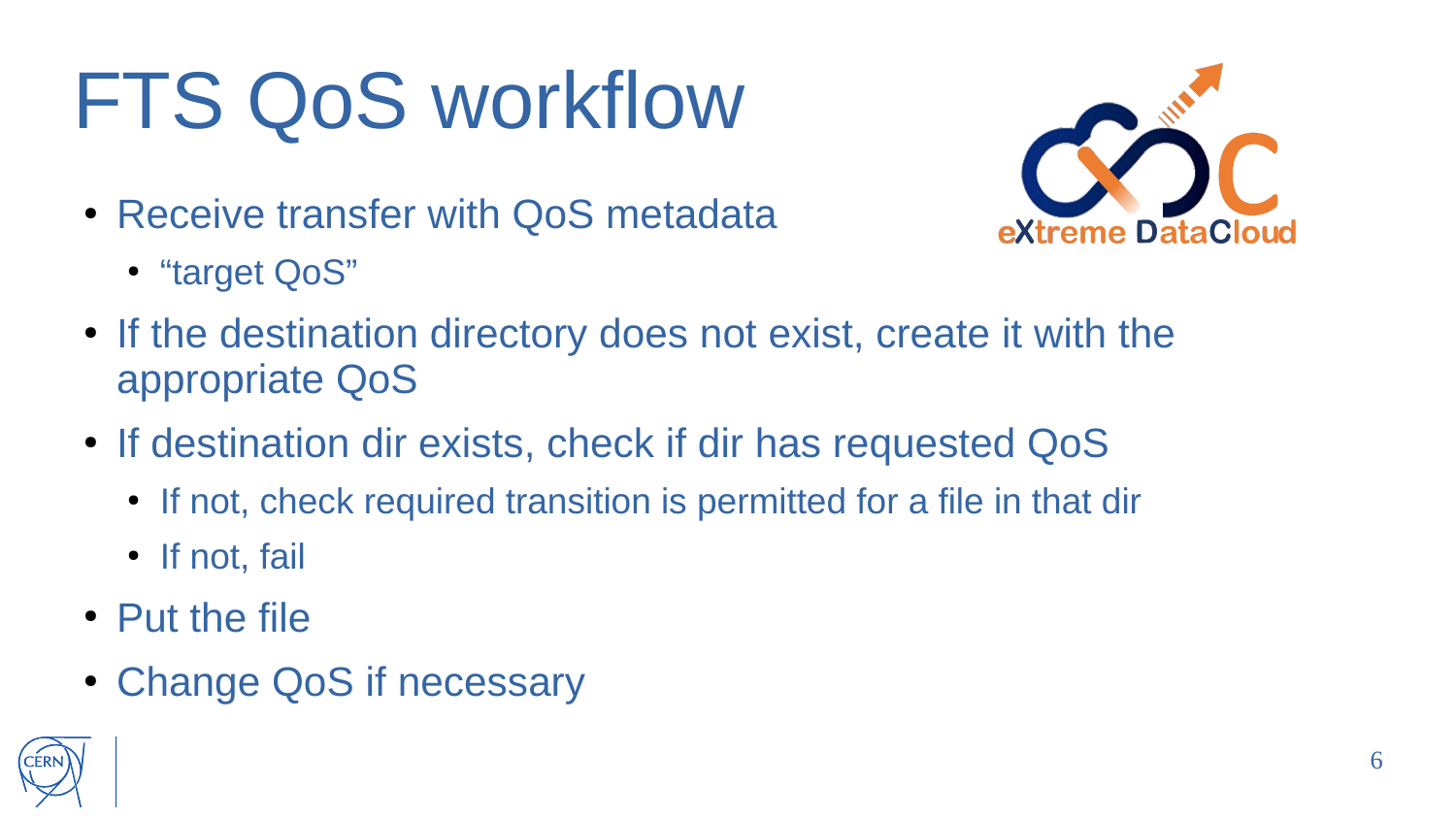### New FTS state



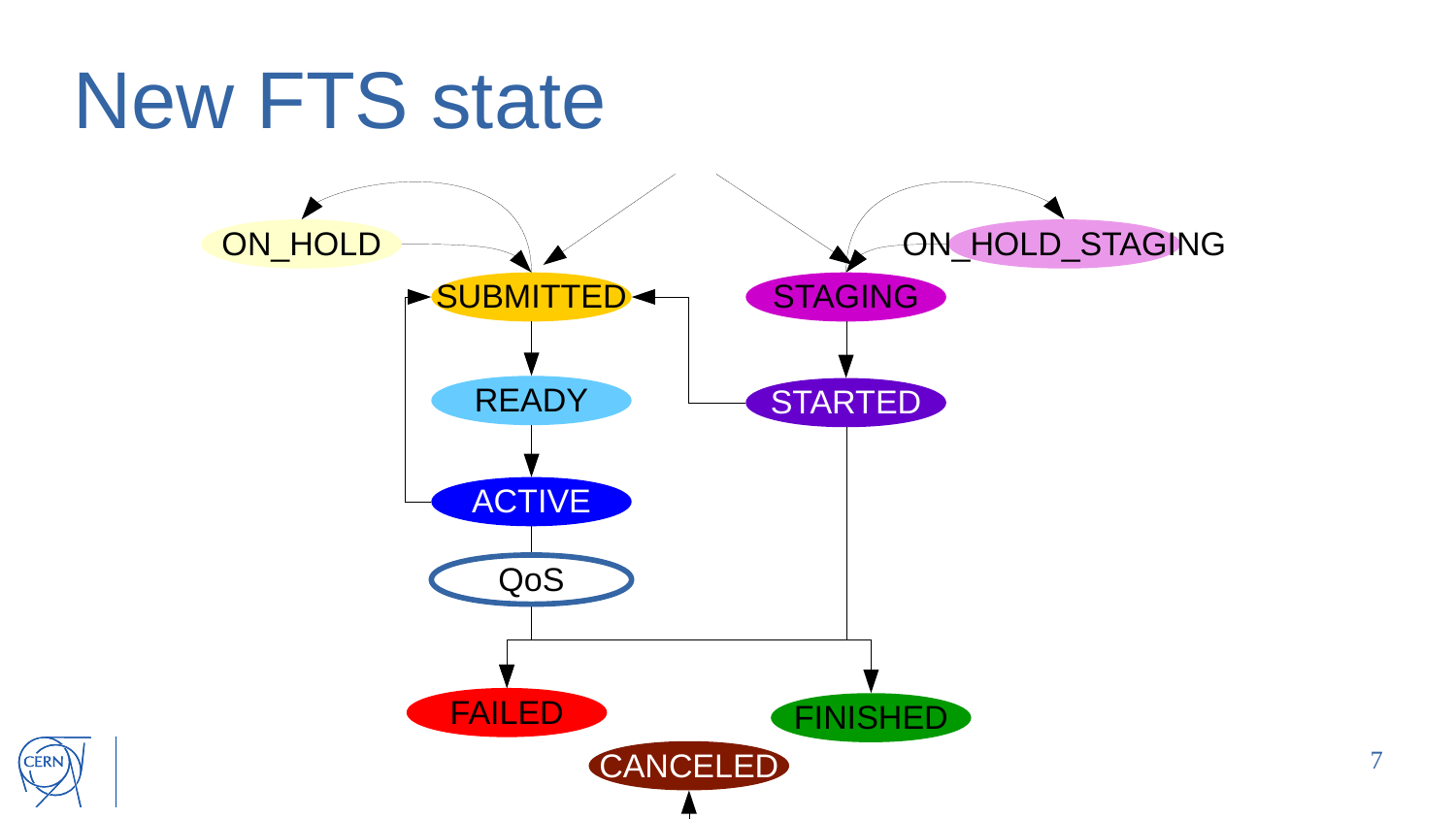### FTS Interface

• FTS submission interface and state machine have been updated

 $\cdot$  CLI

- fts-rest-transfer-submit –target-qos
- Job params in json submission
	- "params": { "target\_qos": "3replicas" }

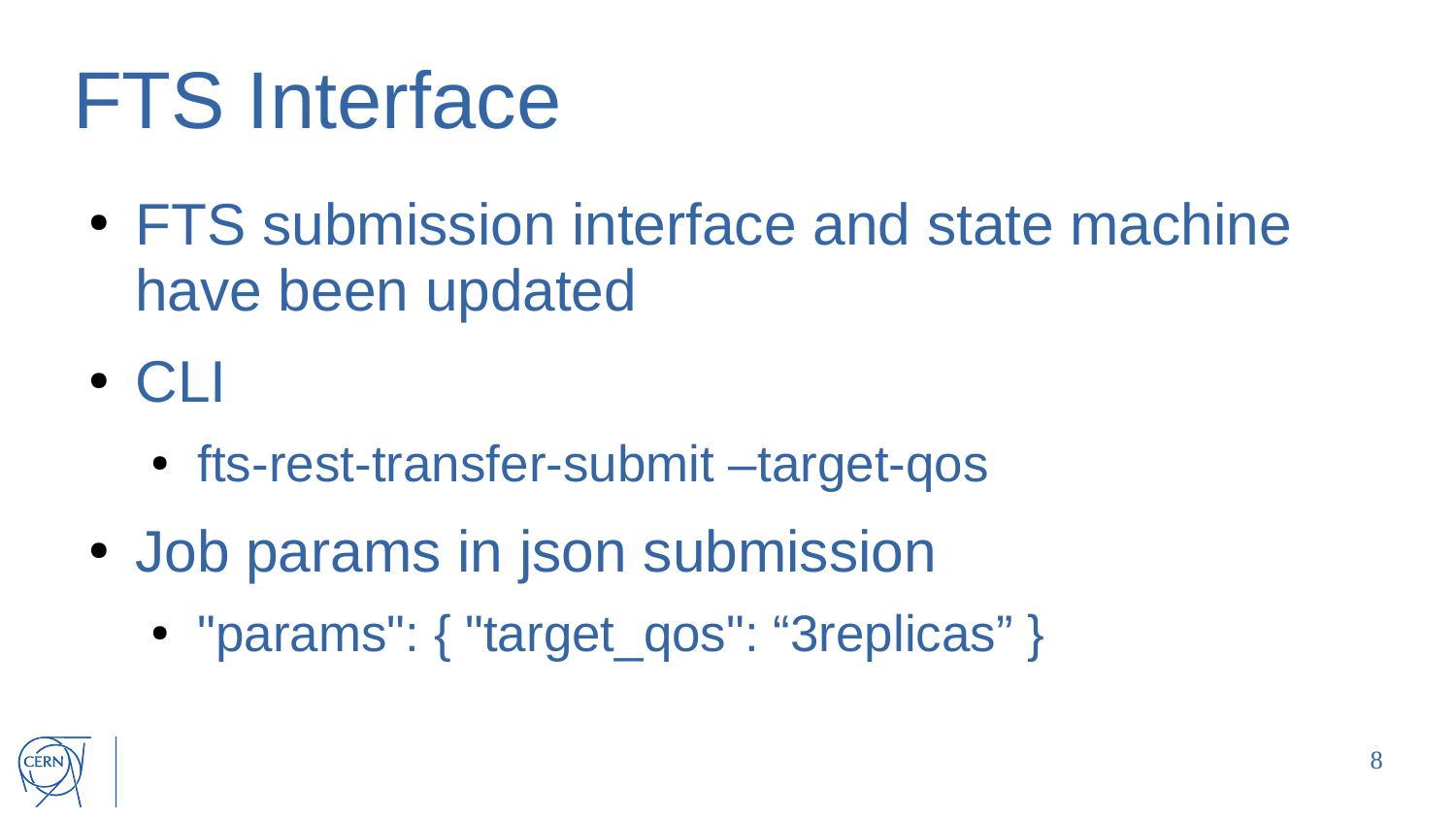### Storage interface

- Many storage systems already support multiple QoS
	- EOS : eos file convert <path> replica:2
	- dCache has incorporated QoS into its REST interface
- Administration is generally done by admins and not actively managed
	- EOS @ CERN typically has dual-replica
	- How should it be exposed to frameworks?

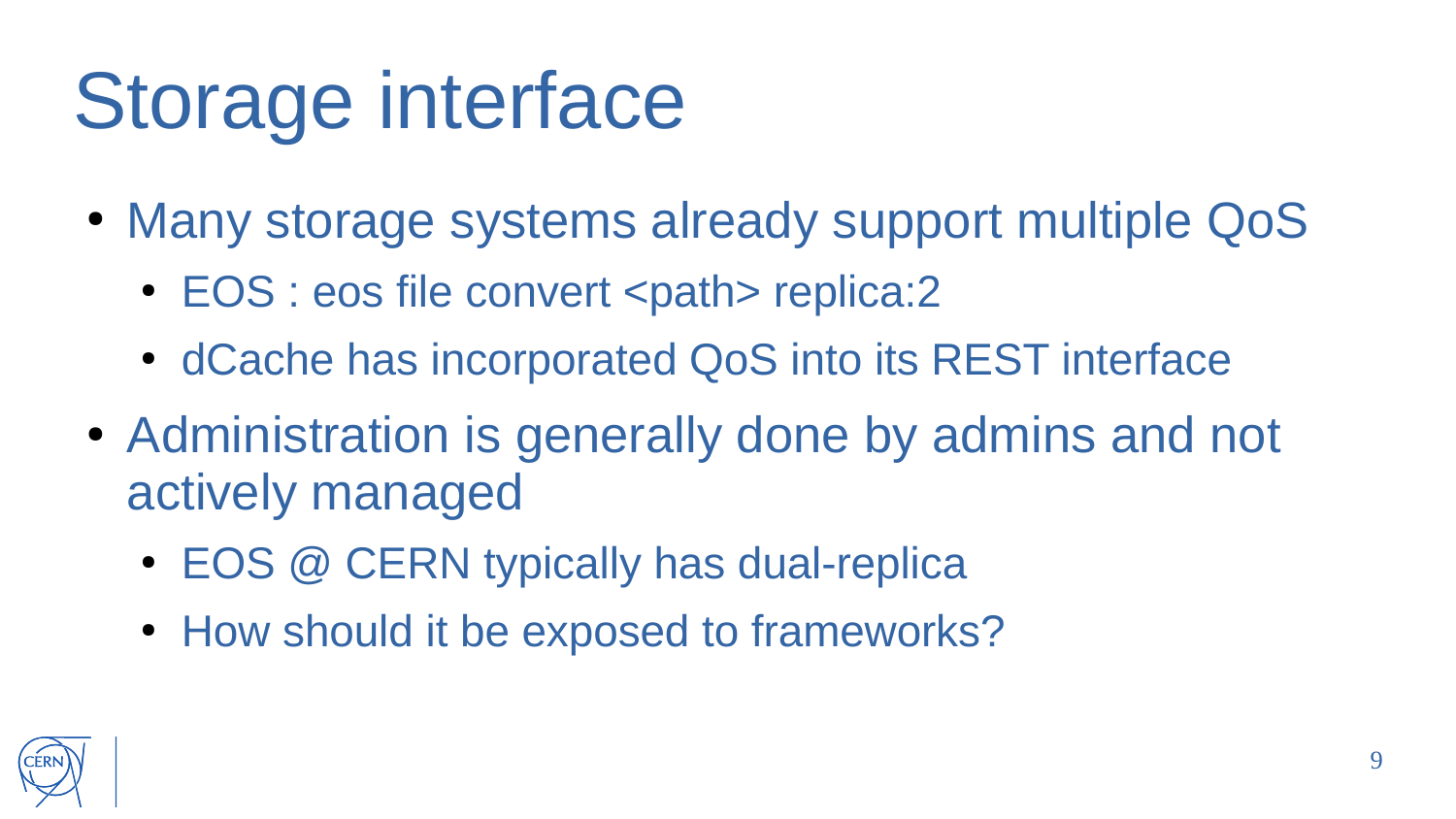### dCache REST

part of the XDC project SSC

| <b>GET</b>                                               | Obtain a (potentially partial) list of restore operations from some snapshot, along with a token that identifies the snapshot. Note: the ou<br>request represents all the staging operations triggered through the pool manager (via read requests through the doors); cf the admin co<br>/restores<br>rc Is'. Stage operations initiated directly on a pool via 'rh restore <pnfsid>' do not appear here. To see a listing of all stages/restores on a<br/>use the API for /pools/{pool}/nearline/queues?type=stage).</pnfsid> |
|----------------------------------------------------------|---------------------------------------------------------------------------------------------------------------------------------------------------------------------------------------------------------------------------------------------------------------------------------------------------------------------------------------------------------------------------------------------------------------------------------------------------------------------------------------------------------------------------------|
|                                                          | <b>QOS</b> Managing how data is stored and handled                                                                                                                                                                                                                                                                                                                                                                                                                                                                              |
| <b>GET</b>                                               | /qos-management/qos/{type} List the available quality of services for a specific object type. Requires authentication.                                                                                                                                                                                                                                                                                                                                                                                                          |
| <b>GET</b>                                               | /qos-management/qos/file/{qos} Provide information about a specific file quality of services. Requires authentication.                                                                                                                                                                                                                                                                                                                                                                                                          |
| <b>GET</b>                                               | $\gamma$ qos-management/qos/directory/{qos} Provides information about a specific directory quality of services. Requires authentication.                                                                                                                                                                                                                                                                                                                                                                                       |
| <b>spacemanager</b> Ensuring enough capacity for uploads |                                                                                                                                                                                                                                                                                                                                                                                                                                                                                                                                 |
| <b>GET</b>                                               | /space/tokens Get information about space tokens. Results sorted by token id.                                                                                                                                                                                                                                                                                                                                                                                                                                                   |
| This interface has been (mostly) replicated in EOS as    |                                                                                                                                                                                                                                                                                                                                                                                                                                                                                                                                 |

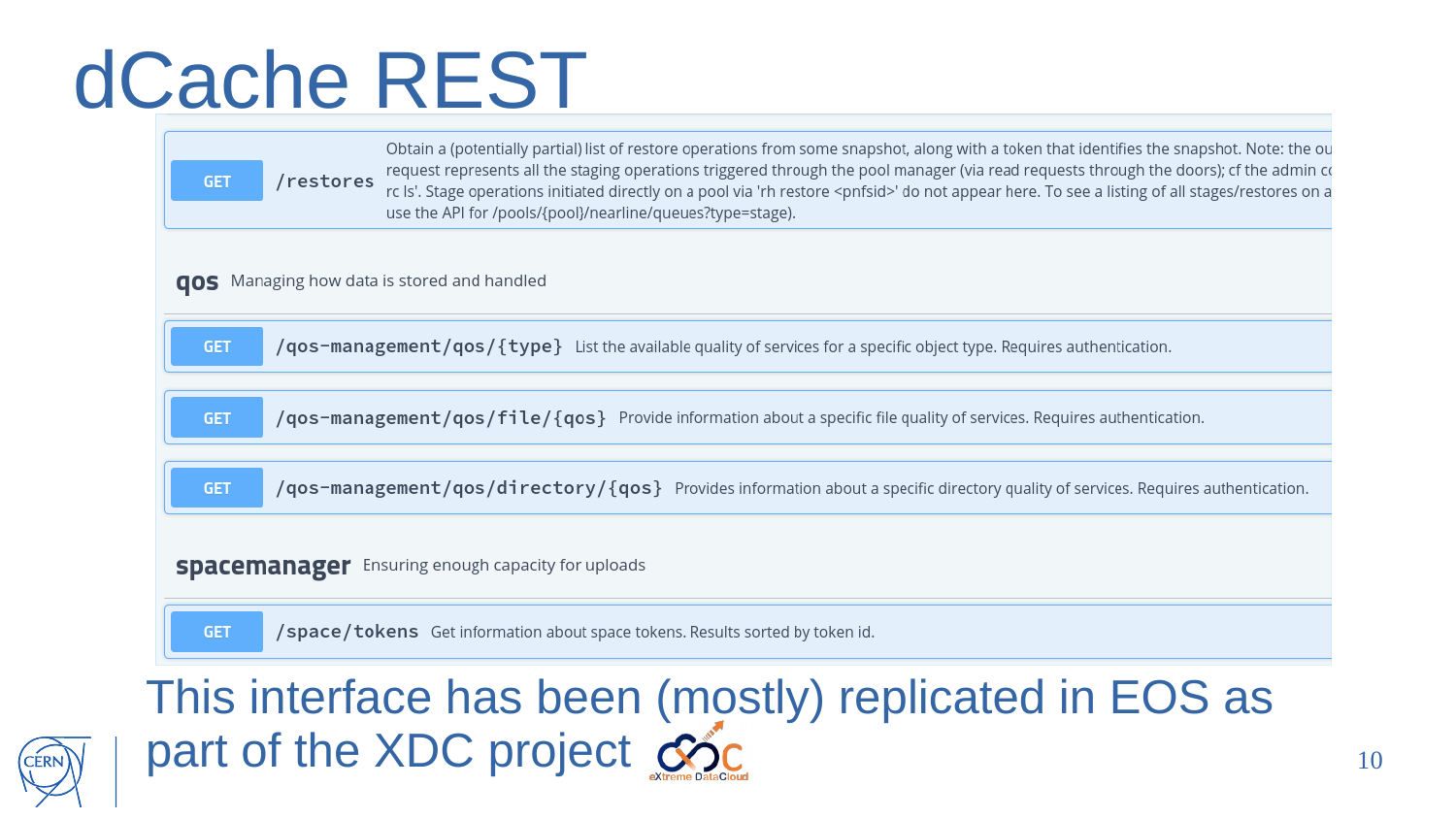### A common interface for frameworks?

- CDMI is a RESTful, open data management interface, standardised by SNIA.
	- https://www.snia.org/cdmi
- The Indigo Datacloud project added QoS elements as an extension to this interface
	- https://www.rd-alliance.org/groups/storage-service-definitions-wg
	- The XDC project inherited this work
	- This is the interface that FTS uses
		- It does not use the rest of CDMI!
- Indigo Datacloud provided an implementation with plugins for different backends (dCache in particular)
	- The XDC project adapted the dCache plugin for use with EOS
	- Result : a CDMI interface exists for EOS

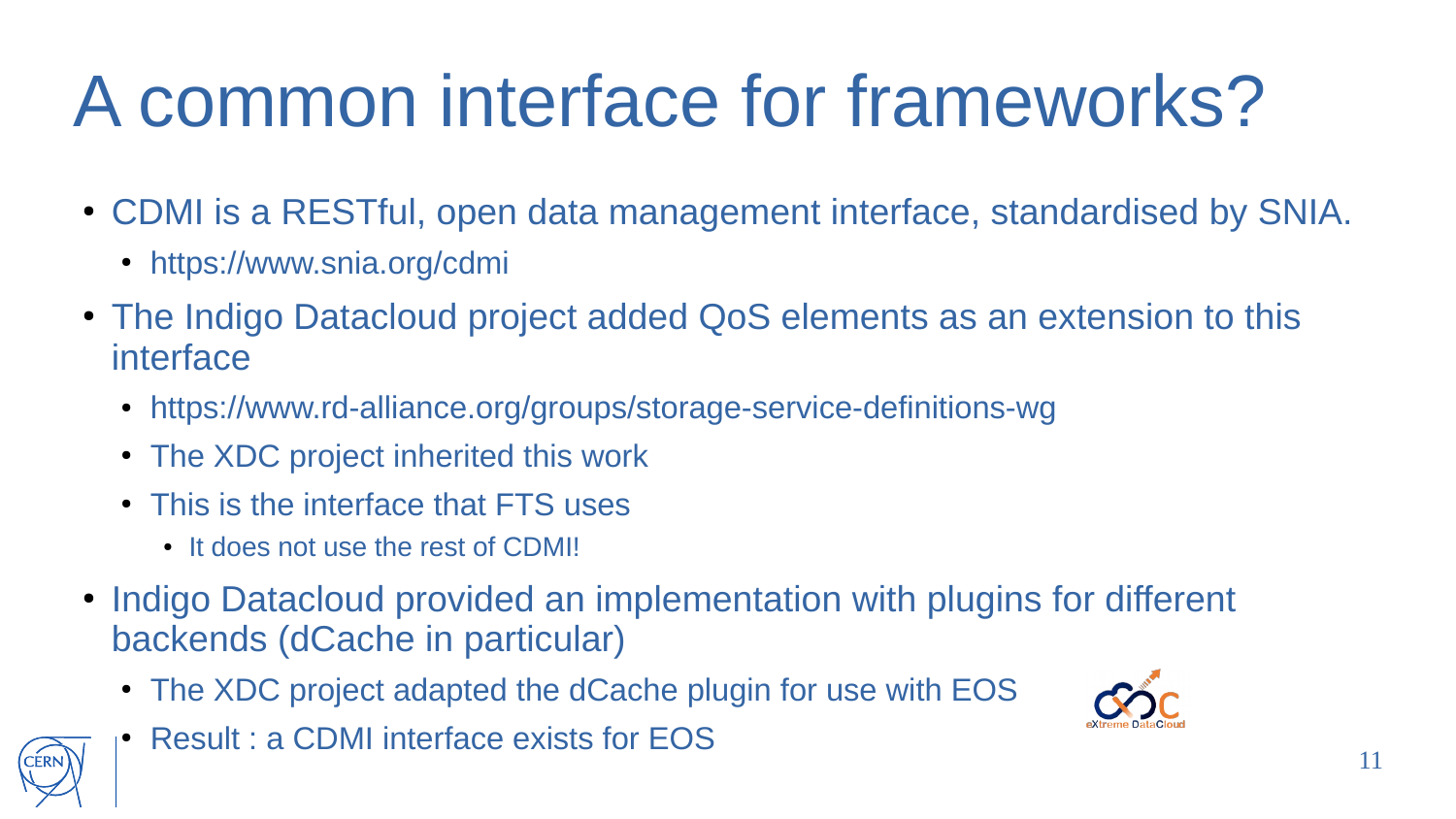REQUEST (get current state) RESPONSE

#### **GET**

/user123/container1/myDataobject? capabilitiesURI;metadata HTTP/1.1 Host: cloud.example.com Accept: application/cdmi-object X-CDMI-Specification-Version: 1.1

HTTP/1.1 200 OK X-CDMI-Specification-Version: 1.1 Content-Type: application/cdmi-object

```
{ "capabilitiesURI" : 
"/cdmi_capabilities/dataobject/profile2",
"metadata" : {
"cdmi_size" : "37",
"cdmi data redundancy provided": "3",
"cdmi_geographic_placement_provided":
["DE", "FR"],
"cdmi_latency_provided": "3600000",
} }
```
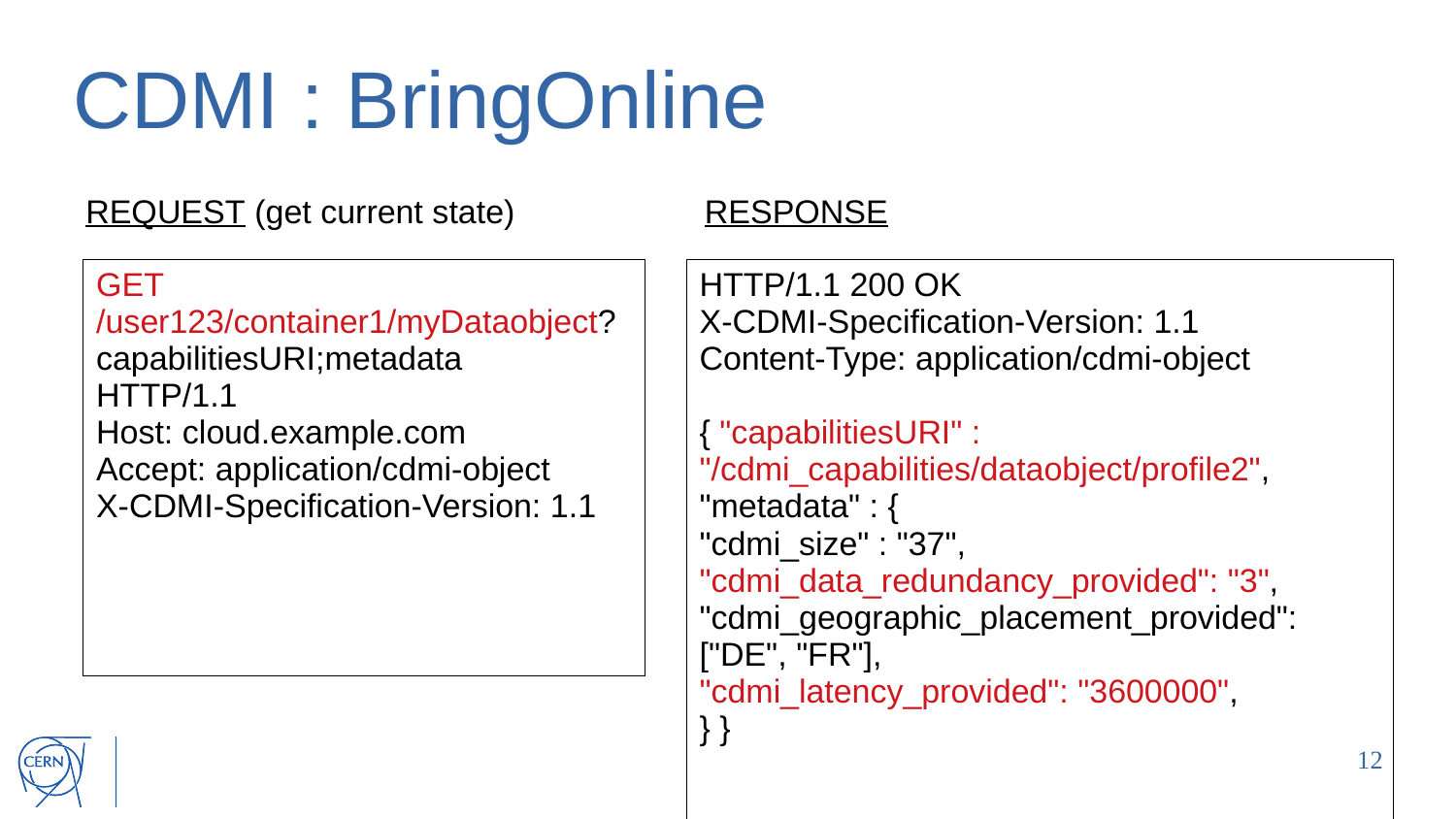#### RESPONSE

REQUEST (current capabilities)

**GFT** /cdmi\_capabilities/container/ profile2 HTTP/1.1 Host: cloud.example.com Accept: application/cdmicapability X-CDMI-Specification-Version: 1.1

HTTP/1.1 200 OK X-CDMI-Specification-Version: 1.1 Content-Type: application/cdmi-capability

{ "objectType": "application/cdmi-capability",

... "capabilities":

{ "cdmi\_capabilities\_templates": "true",

... "cdmi\_capabilities\_allowed": "/cdmi\_capabilities/container/profile1"

}, "metadata":

{ "cdmi\_data\_redundancy": "3", "cdmi\_geographic\_placement": ["DE", "FR"], "cdmi\_latency": "3600000" }}

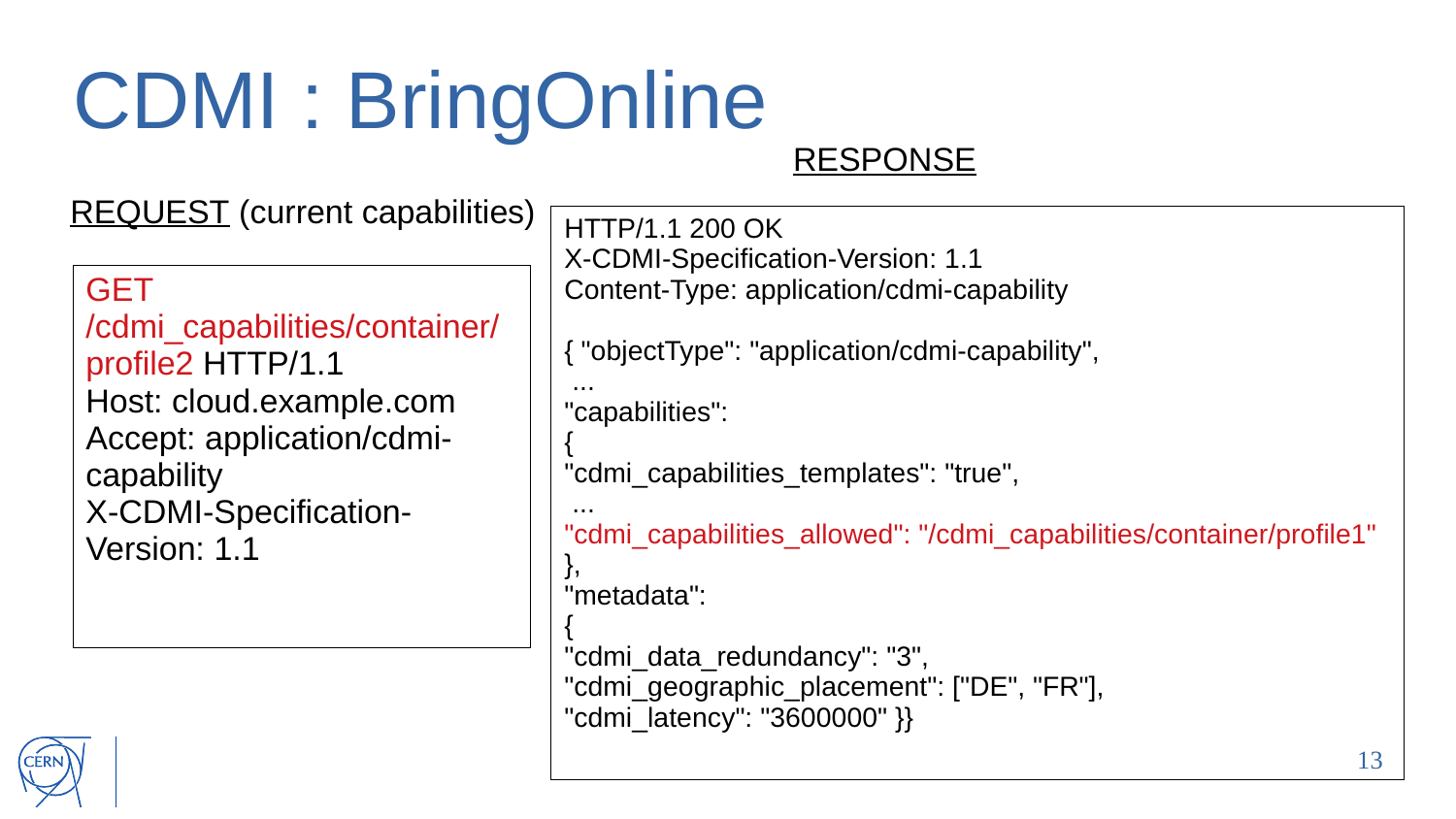### RESPONSE

REQUEST (other capabilities)

#### GET

/cdmi\_capabilities/container/prof ile1 HTTP/1.1 Host: cloud.example.com Accept: application/cdmicapability X-CDMI-Specification-Version: 1.1



HTTP/1.1 200 OK X-CDMI-Specification-Version: 1.1 Content-Type: application/cdmi-capability { "objectType": "application/cdmi-capability",

... "capabilities":

{ "cdmi capabilities templates": "true",

...

"cdmi capabilities allowed": "/cdmi\_capabilities/container/profile2"

}, "metadata":

{ "cdmi\_data\_redundancy": "4", "cdmi\_geographic\_placement": ["DE", "FR"], "cdmi\_latency": "100" }}

14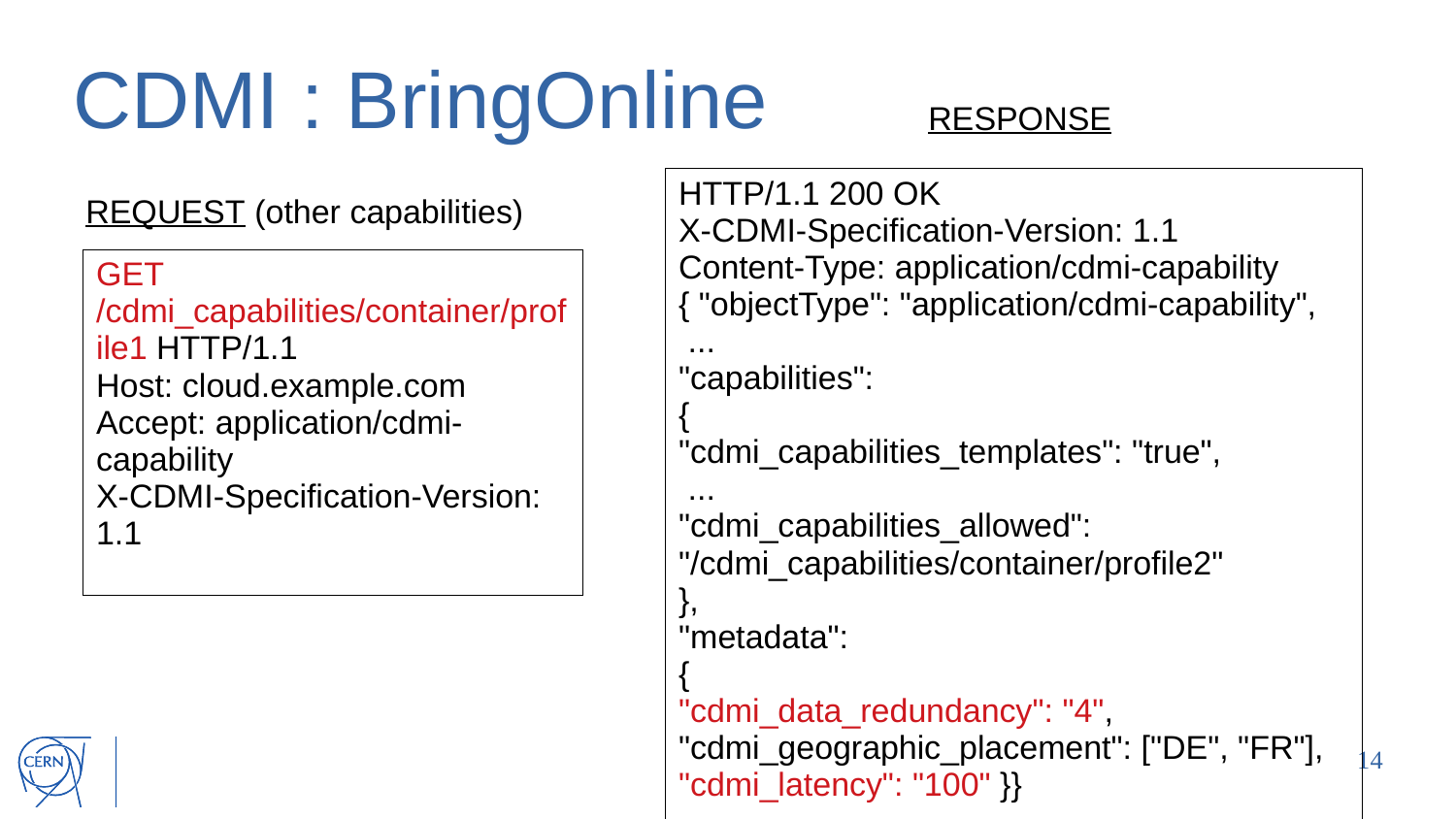REQUEST (trigger transition) REQUEST (poll)

PUT /user123/container1/myDataobject HTTP/1.1 Host: cloud.example.com Content-Type: application/cdmi-object X-CDMI-Specification-Version: 1.1

"capabilitiesURI": "/cdmi\_capabilities/dataobject/profile1"

#### GET

/user123/container1/myDataobject? capabilitiesURI;metadata HTTP/1.1 Host: cloud.example.com Accept: application/cdmi-object X-CDMI-Specification-Version: 1.1



{

}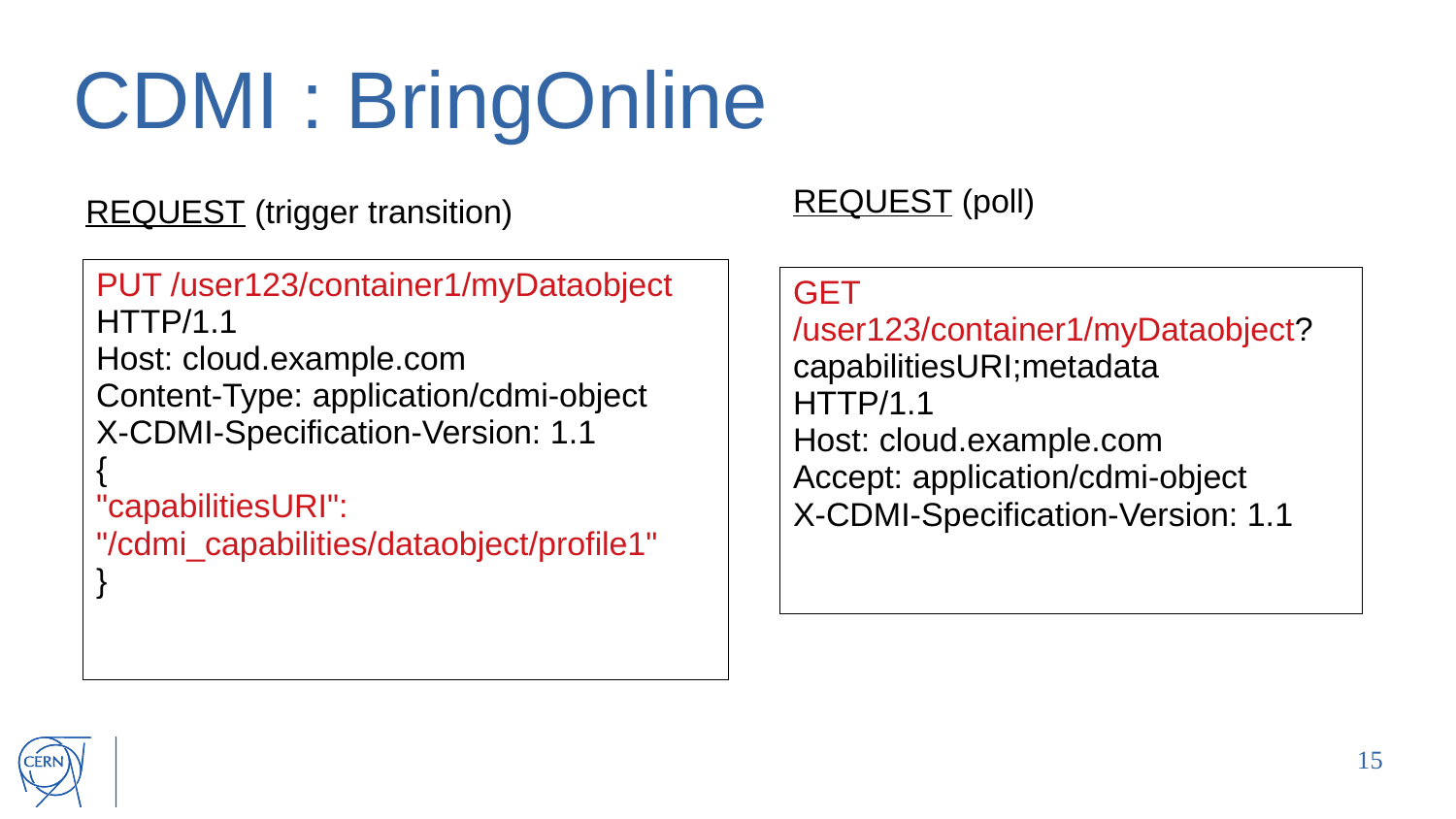# gfal2

- FTS accesses storage through the gfal2 library.
- CDMI support has therefore been added to gfal2
- The following CDMI QoS operations have been implemented by the HTTP plugin
	- file : current QoS (*gfal2\_check\_file\_qos()*) ; requested QoS ; available transitions ; request transition
	- dir : default QoS ; available transitions
- Exposed by the C++ and Python APIs



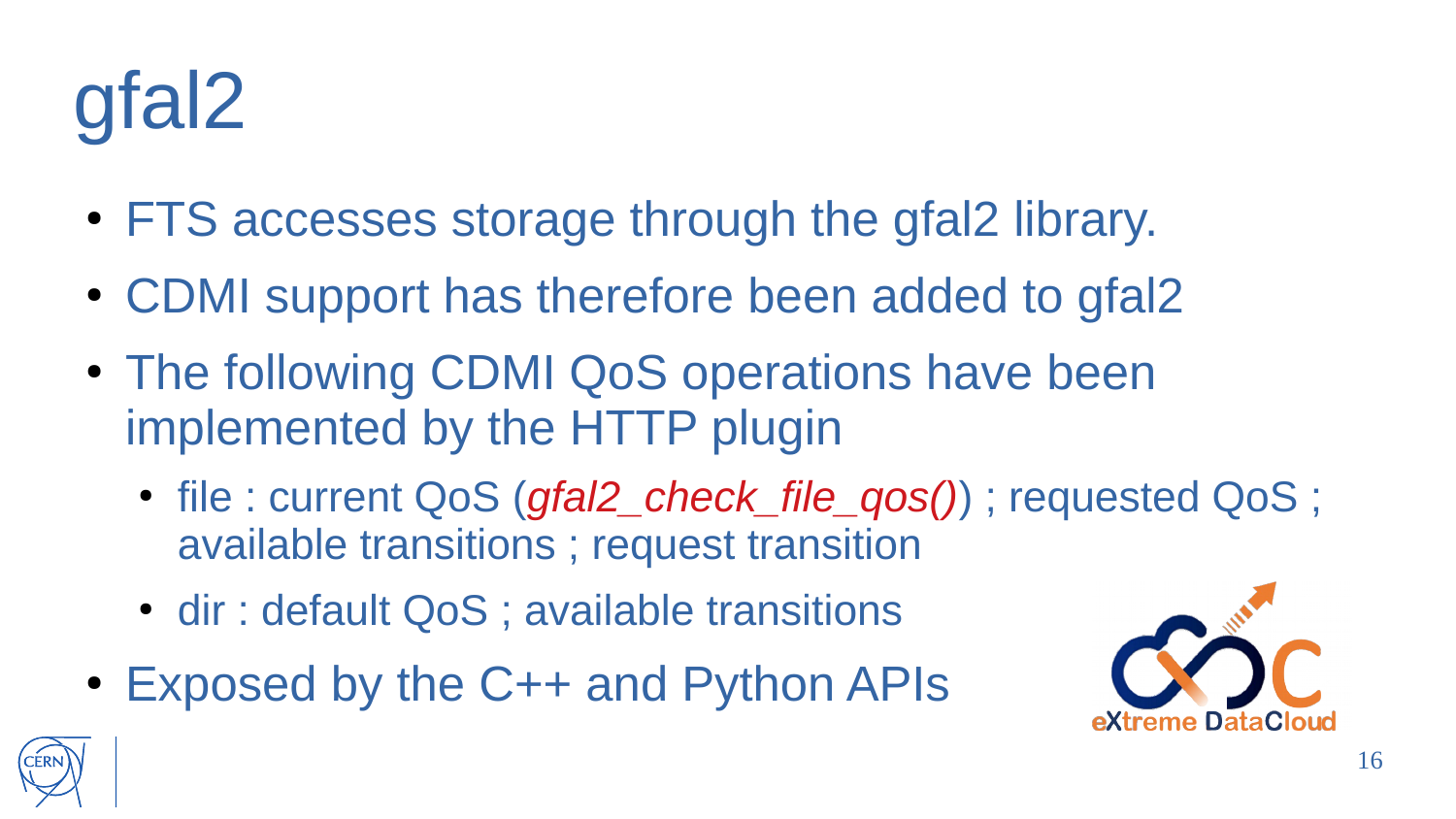# Archive monitoring

- Related development
- FTS will be able to fail a job if the destination file does not end up on tape within a certain time
- New ARCHIVING state similar to the QoS one described above
- User sets "archive timeout" during job submission
- Will work with xrootd and SRM
	- On CTA, will check the "m-bit"
- https://its.cern.ch/jira/browse/FTS-1423

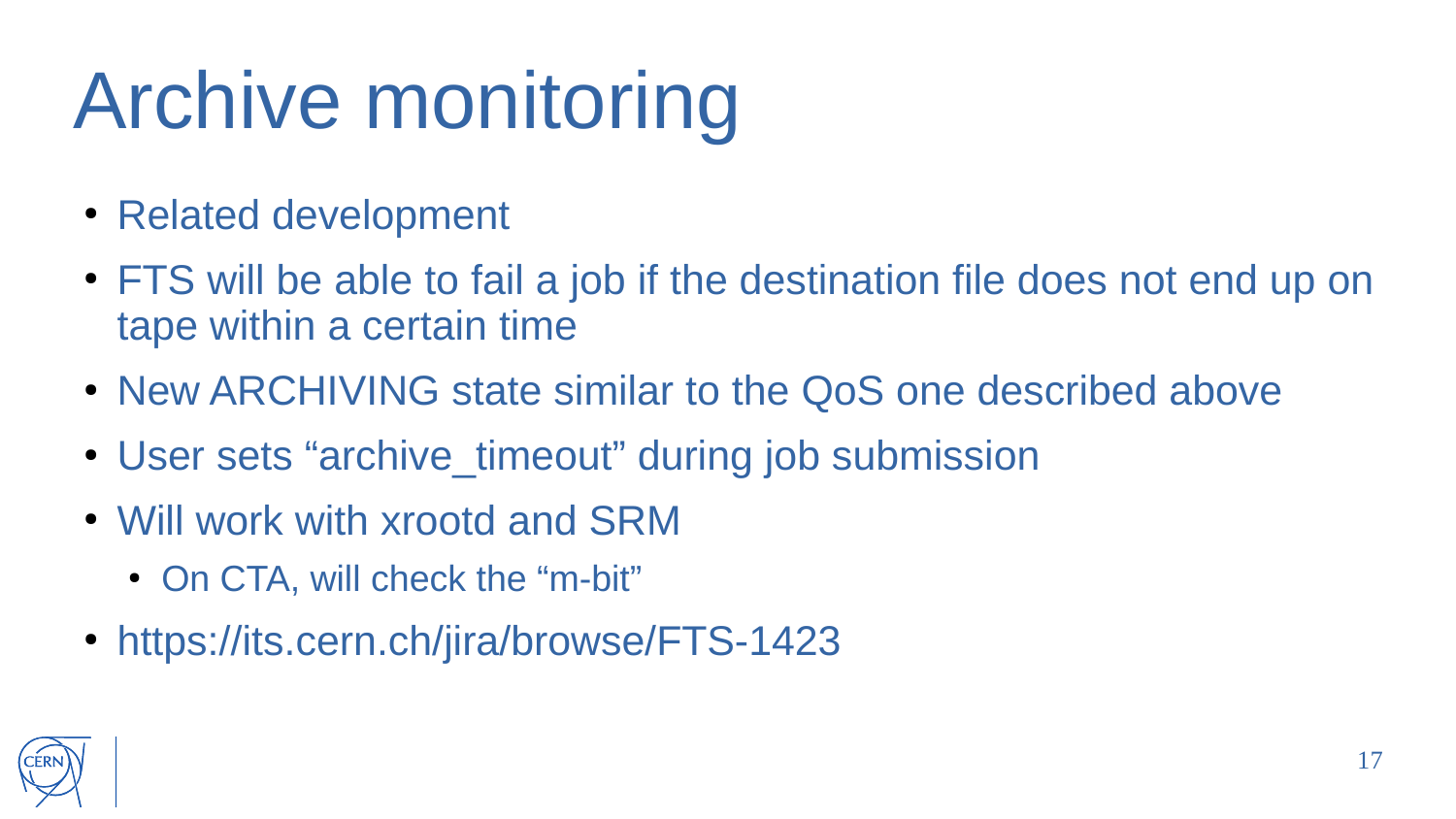### Status of FTS and gfal2 developments

### • XDC QoS stuff

- QoS interface, management, CDMI support
- Developments currently on "XDC branches"
	- REST interface stable
	- $\cdot$  gfal2 stable
	- Implementation of "QoS daemon" not yet complete
- Available on the fts3-xdc.cern.ch endpoint
- All developments will ultimately be merged into mainline releases
- Archive monitoring
	- Required by CMS
	- Development priority for this year